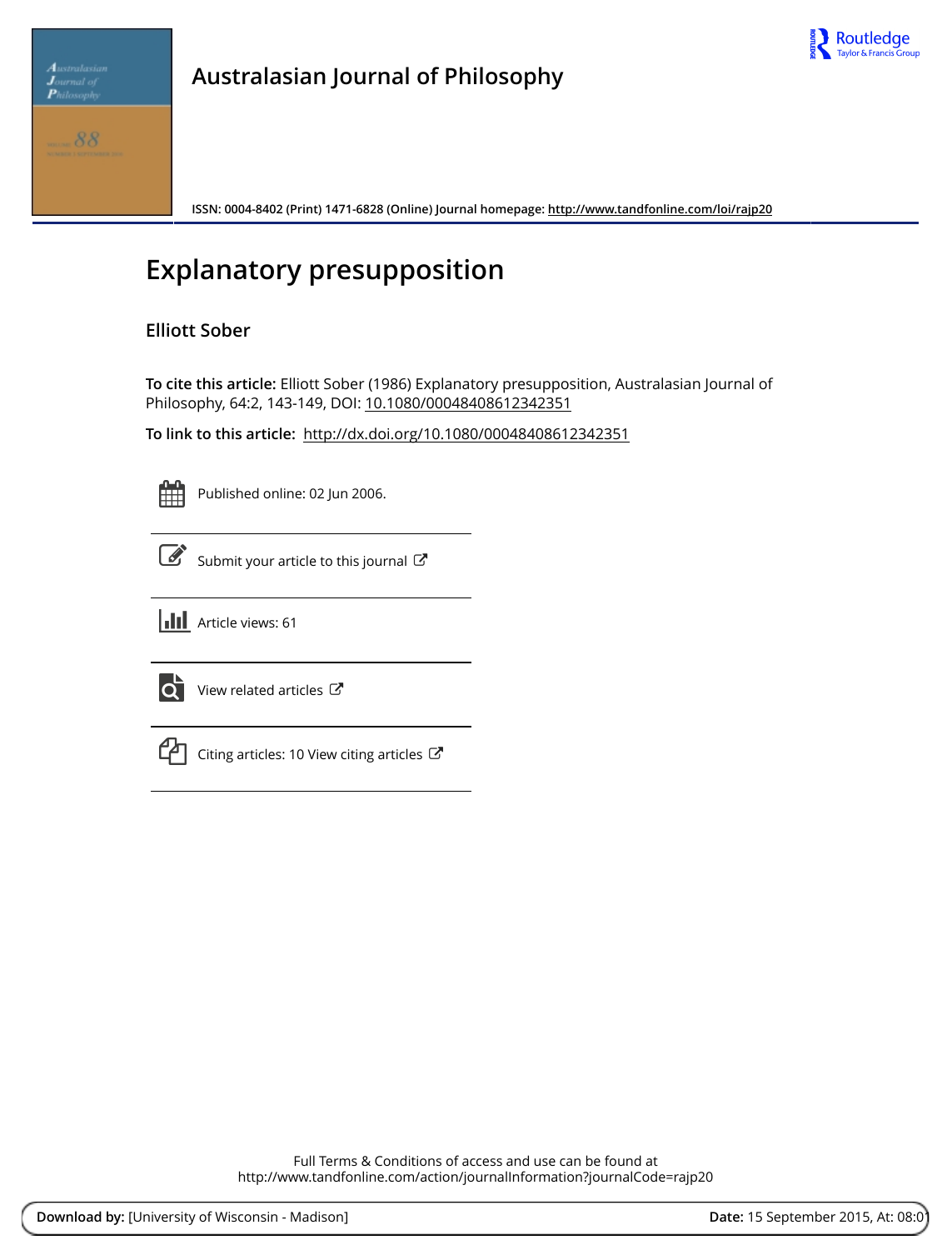#### EXPLANATORY PRESUPPOSITION<sup>1</sup>

#### Elliott Sober

Requests for explanation advanced in the form of why-questions contain presuppositions. Most obviously,

(1) Why is it the case that  $P$ ?

presupposes that the proposition  $P$  is true. In addition, when it is recognised that explanation is a contrastive activity (Dretske 1973, van Fraassen 1980, Garfinkel 1981), an additional source of explanatory presupposition becomes evident. Suppose we seek to answer (1) by showing why *P, rather than some contrasting alternative C,* is true. The resulting question

(2) Why is it the case that P rather than  $C$ ?<sup>2</sup>

presupposes that *P and not-C* are both true.

Why-questions with the structure given in (2) make explicit an often tacit relational element in the activity of explaining a proposition. A given proposition may be embedded in different sets of contrasting alternatives, thereby giving rise to different explanatory problems. We may, to use Garfinkel's [1981] example, provide different readings of the question 'why did Willi Sutton rob banks?' One device for bringing out these alternative formulations is in the use of emphasis (either via spoken stress or written italics/underlining). We may wish to explain why Sutton *robbed* banks, why he robbed *banks,* or why *he* (Sutton) robbed banks. These alternatives may be fleshed out in the form of three different questions conforming to pattern (2):

- (3a) Why did Sutton rob banks rather than deposit money into them?
- (3b) Why did Sutton rob banks rather than candy stores?
- (3c) Why did Sutton, rather than one of his accomplises, rob banks?

Besides the use of emphasis and formulations conforming to pattern (2), there is another way of posing explanatory questions in which the presuppositions are made evident. One may ask 'given  $X$ , why is it the case that  $P$ ?' The above three questions concerning Sutton may then be expressed as follows:

 $<sup>1</sup>$  I am grateful to Ellery Eells for comments on an earlier draft. Also, I thank the National</sup> Science Foundation and the University of Wisconsin, Madison Graduate School for financial support.

 $2 \text{ In this paper, I will suppose that rather-than questions contrast a focal proposition } P \text{ with }$ a single alternative C. This, of course, is not generally true. The normal form is 'Why is it the case that P rather than  $C_1$ , or  $C_2$ , ..., or  $C_n$ ?' My remarks about (2), however, carry over to the case of multiple contrasting alternatives.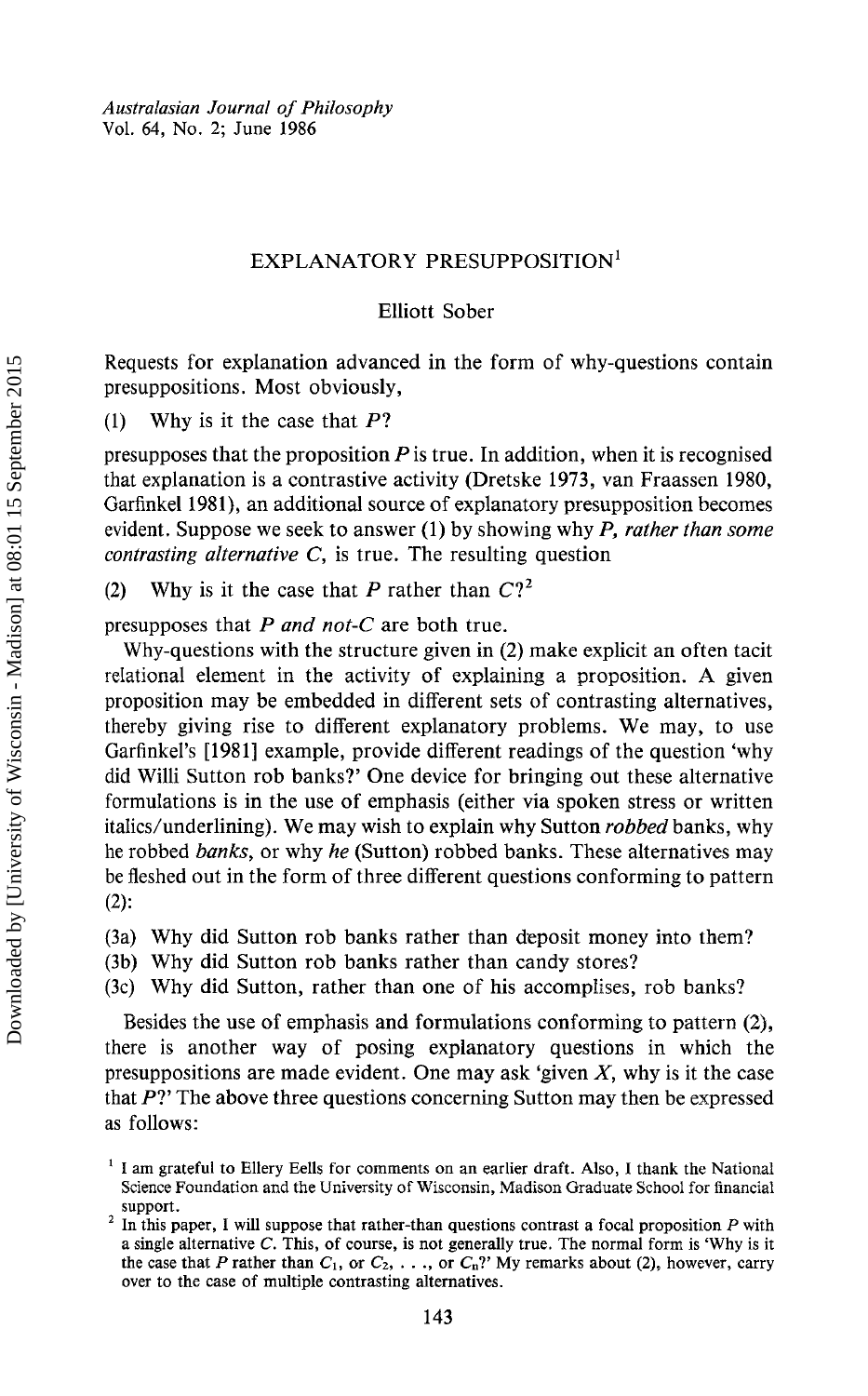- (4a) Given that Sutton interacted with banks, why did he rob them?
- (4b) Given that Sutton was going to rob something, why did he do this to banks?
- (4c) Given that someone in Sutton's gang was going to rob banks, why did Sutton do it?

I cite these three linguistic devices-emphasis, the rather-than locution, and the given locution-in order of increasing expressive power. Emphasis allows one to vary only one constituent of the focal proposition at a time. If the focal proposition is that Sutton robs banks, one may emphasize 'Sutton', 'robs', or 'banks', thereby generating the questions otherwise formulatable as (3a), (3b), and (3c). But the focal proposition can be embedded in many other contrast spaces. For example, suppose Sutton's gang deliberated over whether Sutton would rob banks or Jones would burn barns, these both being promising sources of cash. One then might ask:

(5) Why was Sutton robbing banks rather than Jones burning barns?

The rather-than locution allows this question to be posed, but emphasis does not.

Similarly, one might wish to know how the fact that Sutton had a tormented adolescence contributed to his career in crime. So one might say: Given Sutton's upbringing, why did he become a robber? But this question is not expressible in terms of the rather-than locution alone.

Regardless of which syntactic device one uses in formulating a whyquestion, it is clear that two types of presupposition are involved. In general, a question presupposes a given proposition if and only if the proposition must be true for the question to have an answer. Thus, question (3a) presupposes that Sutton robbed banks and also that there was such a person as Sutton. The difference I want to note between these two prosuppositions is this. The former cannot be inserted into an answer to the question, on pain of having the reply beg the question. The latter, however, is insertable. As a partial characterisation of this difference, we may say that a question with the structure given in (2) has P and *not-C* as *non-insertable presuppositions;* however, the disjunction, *P or C,* and all that it implies are insertable presuppositions. Each of these insertable propositions is, as it were, a common element shared by both  $P$  and  $C$ . The question assumes that  $P$ and *not-C are* true; in addition, it stipulates that the answer may include any proposition implied by both  $P$  and its contrasting alternative  $C<sup>3</sup>$ 

Every why-question has its presuppositions. This was already evident when we considered (1) above. But does every why-question have *insertable*  presuppositions? Put differently, this is to ask whether every why-question is *directive--that* is, must it contain nontrivial indications of what a proper answer will assert?

If a question of the form given in  $(2)$  is such that P and C are logical negations of each other, the only implications they have in common will be

<sup>&</sup>lt;sup>3</sup> Notice that I have left it open whether (2) has insertable presuppositions beyond the ones just mentioned. I'll argue below that it does.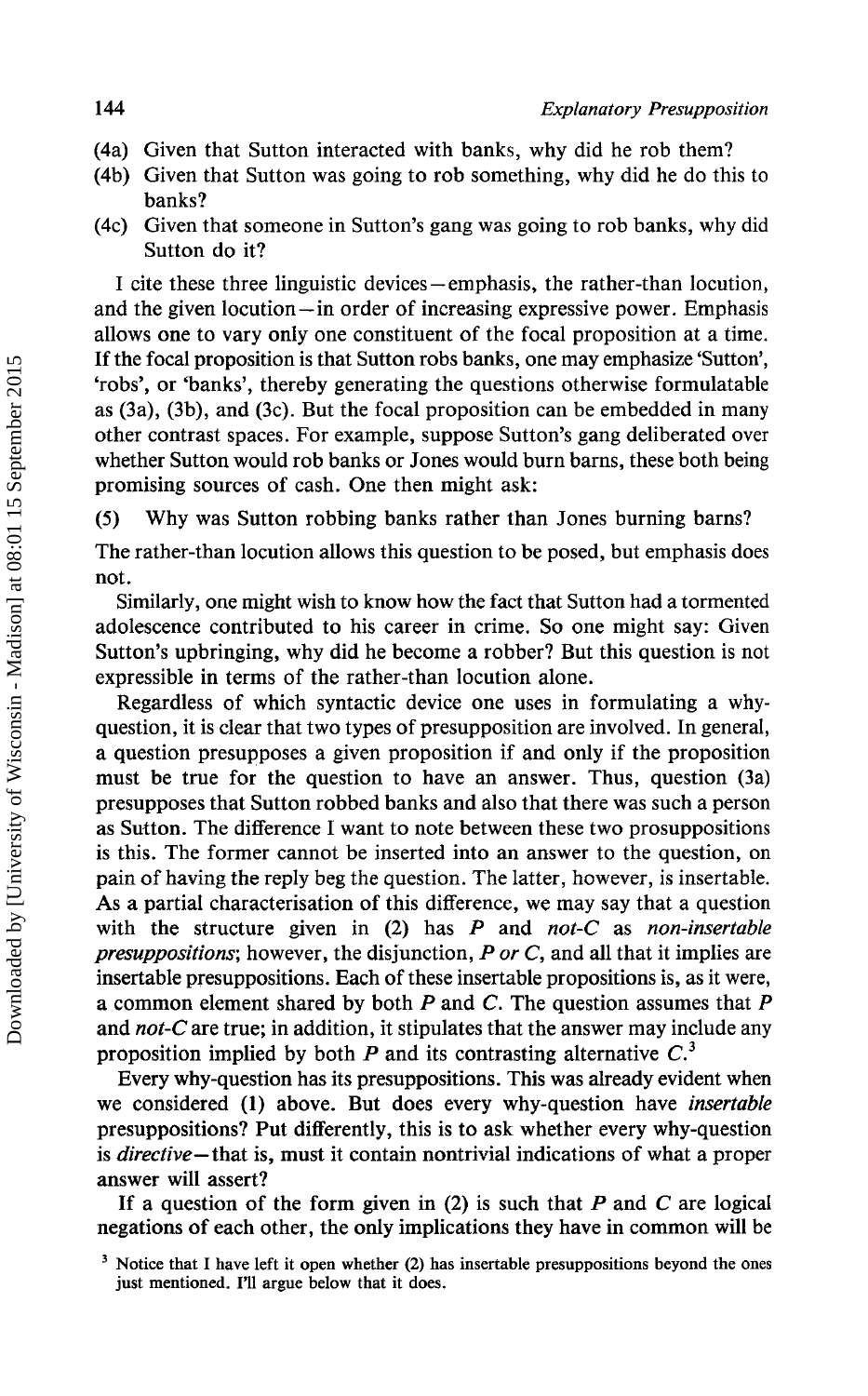logical truths. But as the questions considered in (3) show, it is hardly uncommon for  $P$  and  $C$  to fail to be so related. More usually, it will turn out that a focal proposition and its contrasting alternative are contraries, not contradictories. What is more, they usually will be contraries only relative to certain contingent assumptions. No law of nature asserts that Sutton could not have robbed both banks and candy stores. These are contrary alternatives, as in (3b), only relative to contingent assumptions about Sutton himself.

Not that a focal proposition and its contrast must always have joint implications beyond the logical truths. A quite natural class of why-questions that do not concern existence. A biologist may ask why there are tigers; here, the focal proposition simply contrasts with its logical negation. The question does not indicate which of the following reformulations is the one to pose and answer:

Given that there were ancestral felines, why are there tigers? Given that there were mammals, why are there tigers? Given that there were animals, why are there tigers?

The question posed - why does the world contain tigers rather than not does not indicate where the answer should begin. Yet, an answer must begin with the existence *of something,* as long as it's true that out of nothing, nothing comes. The verbal question does not settle this, but leaves the matter to be decided by the context of inquiry. Here, then, is a class of intelligible whyquestions in which the joint implications of the focal proposition and its contrast are logical truths and nothing else.

This would settle the matter of whether why-questions must always be directive, if we could assume that the insertable presuppositions of (2) are limited to the joint implications of  $P$  and  $C$ . But I want to suggest that whyquestions of the form given in (2) make two additional assumptions, ones not implied by the conjunction of P and *not-C. 4* 

The following question, I claim, has a false presupposition and is thereby unanswerable, even though the focal proposition is true and its contrasting alternative is false:

(6) Why is Kodaly a Hungarian rather than a vegetarian?

Kodaly is a Hungarian and that fact is explicable; the same holds for his not being a vegetarian. Why, then, should (6) be unanswerable? I suggest that (6) implies that these two properties of Kodaly's have a common cause. This is an assumption not implied by Kodaly's being a Hungarian and a non-vegetarian.<sup>5</sup>

<sup>4</sup> Although Garfinkel [1981] discusses both the presuppositions of why-questions and the presuppositions that individuals bring to bear in their explanatory projects, he asserts (p. 40) that a question's presuppositions are limited to the joint implications of the focal proposition and its contrasting alternatives. Van Fraassen, on the other hand, [1980, pp. 144-145] holds that (2) presupposes that  $P$  is true and  $C$  is false and that 'at least one of the propositions that bears its relevance relation to its topic and contrast-class, is also true'. What may count as a relevance relation goes unspecified in his account, although *causality* is offered as one example.

 $5$  Thus, the presuppositions of (2) parallel the implications of assertions that employ terms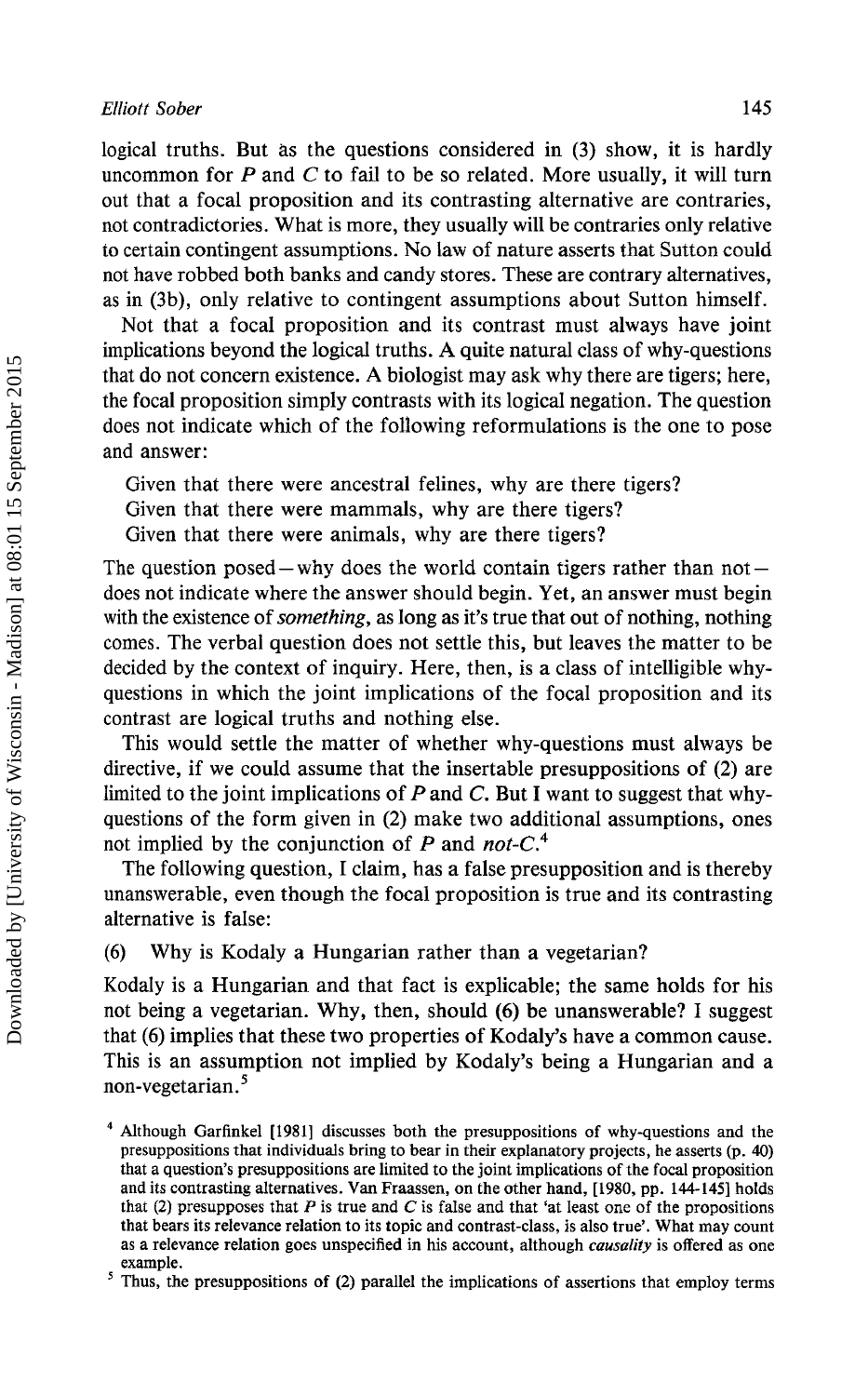Further evidence for this claim comes from considering the given-locution. Questions of the form 'given X, why is it the case that  $P$ ?' can have false presuppositions, even when  $X$  and  $P$  are both true. I list a timely (and controversial) evolutionary question as an example:

Given that males in species  $X$  produce many small gametes whereas females produce fewer and larger ones, why do females in species  $X$  perform a disproportionate amount of parental care?

This question presupposes that the difference between male and female gametes *makes a difference* when it comes to explaining parental care. The question assumes not just that the two propositions are true, but that one is explanatorily relevant to the other. I suggest that the idea of explanatory relevance here means *causal* relevance.

I want to spell out this presupposition of a common cause in a way that may appear slightly redundant, but will turn out not to be. There are two parts to the common cause presupposition. First, questions that have the form given in (2) presuppose that P and *not-C* trace back to a common cause. Second, it is assumed that this common cause discriminates between the alternatives  $P$  and  $C$ , i.e., makes  $P$  more probable than  $C$ . I will call these the *tracing back* and the *discrimination* assumptions, respectively. Together, they form the common cause presupposition of why-questions.

It is, of course, often no *a priori* matter whether this presupposition is satisfied in a particular case. Only on the basis of empirical evidence can one know that Sutton's bank robbing and Jones' abstention from barn burning trace back to a common cause, as (5) demands. Symmetrically, one may imagine that nationality and diet were bound up together in Kodaly's life. But on the assumption that they were quite independent issues, (6) will not be a well-formed question.

Can one ever know a priori that the common cause presupposition is satisfied? Of course, if it is not a priori that every event has a cause, then the assumption that pairs of events have *common* causes can hardly be a priori. But let us reformulate the question: Suppose one assumes that every event has a cause and assumes the resources of logic and definitions. Are there why-questions for which this information settles the issue of whether the common cause presupposition is satisfied? This may seem to be true when P and C are logical contraries. In this case, whatever makes  $P$  true apparently must prevent C from being so. Isn't one on safe ground in asking why a ball is red all over rather than blue all over, as far as the presupposition of the common cause is concerned? Although this may seem entirely straightforward, in fact it is not. If causality were deterministic, the cause of the bali's being red (and thereby not-blue) would have to make red more probable than blue. But since determinism isn't decidable *a priori,* one can never know *apriori* that the common cause presupposition of (2) is satisfied, even when P and C are logical contraries.

like 'but' and 'instead'. To say that someone is *F but G* for some pair of characteristics (e.g. poor but honest; bloodied but unbowed, etc.) is to imply that there is some sort of conflict between the two traits, and this goes beyond the mere claim that the individual has *Fand G.*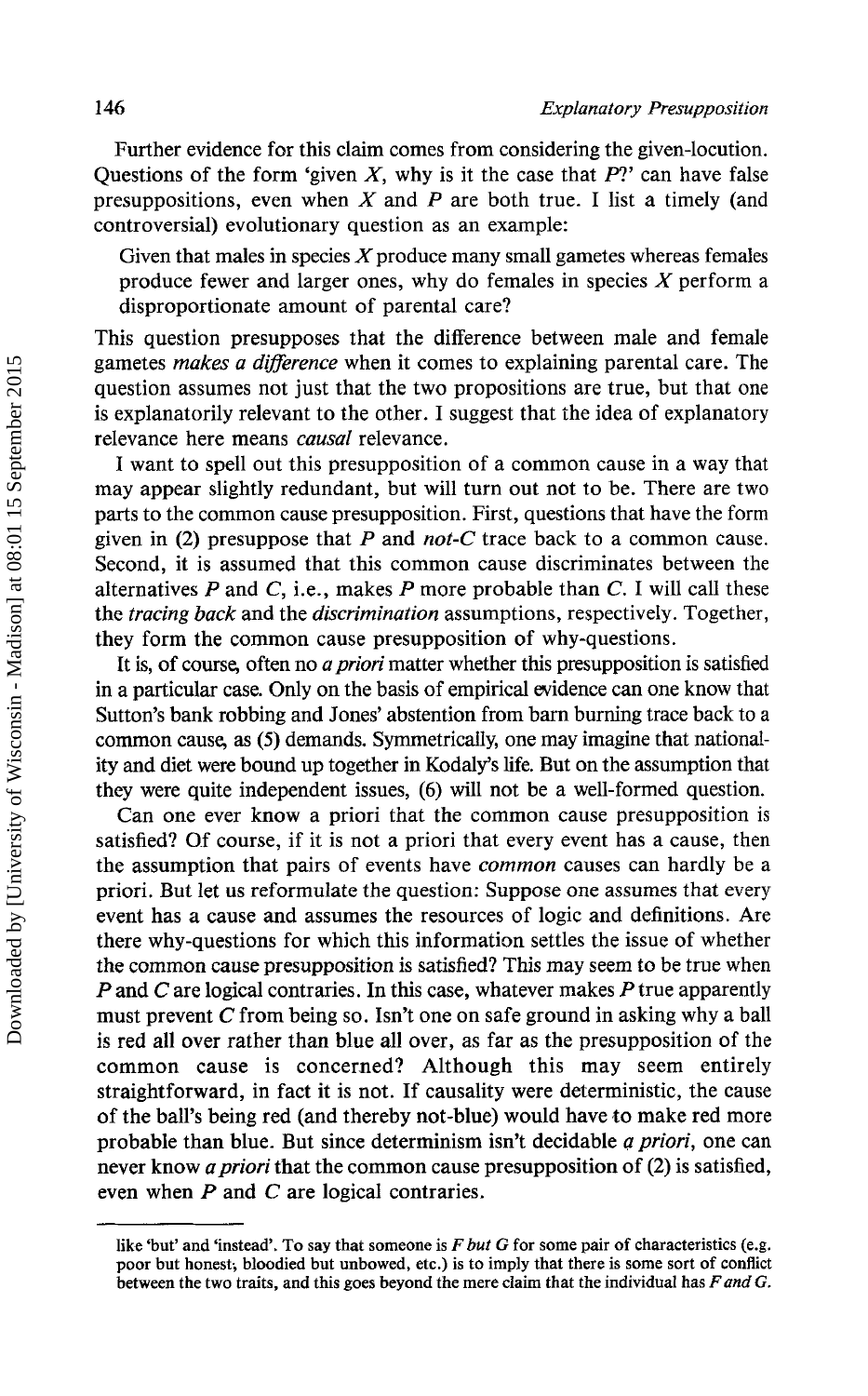To see why, let us abandon the assumption of determinism and consider the relation of probabilistic causality discussed by Good [1961-2], Suppes [1970], Cartwright [1979], Skyrms [1980], Eells and Sober [1983], and Sober [1984b]. A positive causal factor, roughly, is one that raises the probability of its effect in every causally relevant background context. So, for smoking to be a positive causal factor in the production of heart attacks, what is required is that each individual should have a higher chance of a coronary if he smokes than he would have if he did not.<sup>6</sup> There is no requirement that smokers always (or even ever) have heart attacks.

This probabilistic construal introduces a special wrinkle into the issue of explanatory presupposition. A positive causal factor, though it must raise the probability of its effect, need not make one of its possible effects more probable than another. That is, although P and *not-C* trace back to a common cause, it need not be true that this common cause makes  $P$  more probable than C. This is why I listed the tracing back and the discrimination assumptions separately.

Consider an example, which I'll first sketch formally and then flesh out with some physical details.  $P$  and  $C$  are exclusive and exhaustive possible causal consequences (the one positive, the other negative) of a factor  $F$ .  $F$ raises the probability of  $P$  and lowers the probability of  $C$  as follows:

 $Pr(P/F) = 0.5 > Pr(P/not-F) = .25$  $Pr(C/F) = 0.5 < Pr(C/not-F) = .75$ 

Suppose an event that has trait  $F$  produces effect  $P$ . Since the event made P true, and  $P$  and  $C$ , we are imagining, are incompatible, the event also made *not-C* true. Yet the occurrence of the event did not make P more probable than C. Invoking that event, I claim, does not explain why *P as opposed to* Ccame true. The explanation of this fact, besides citing a common cause, must cite a common cause that discriminates. This is why I stated the common cause presupposition in two parts.

Now for a physical realisation of this set-up. I will throw a switch either up (F) or down *(not-F).* If I push up, a fair coin will be tossed, so that the chance of heads  $(P)$  and the chance of tails  $(C)$  are both 0.5. If I push the switch down, however, a coin biased against heads will be tossed, so that the chance of heads  $(P)$  is .25 and the chance of tails  $(C)$  is .75.

Pushing the switch up increases the chance of heads and decreases the chance of tails. I push the switch up, the fair coin is tossed, and it happens to land heads. You see the result and ask why the result was heads rather than tails. This question is unanswerable, even though the occurrence of heads and the nonoccurrence of tails trace back to a common cause, namely my pushing up on the switch. The common cause fails to discriminate.

There is an additional complication concerning the probabilistic construal of causality that affects the formulation of the tracing back condition, but

A weaker, 'Pareto version', of this criterion has been advocated by Skyrms [1980], Eells and Sober [1983], and Sober [1984b]: the causal factor must raise the probability of its effect in at least one background context and must not lower it in any other.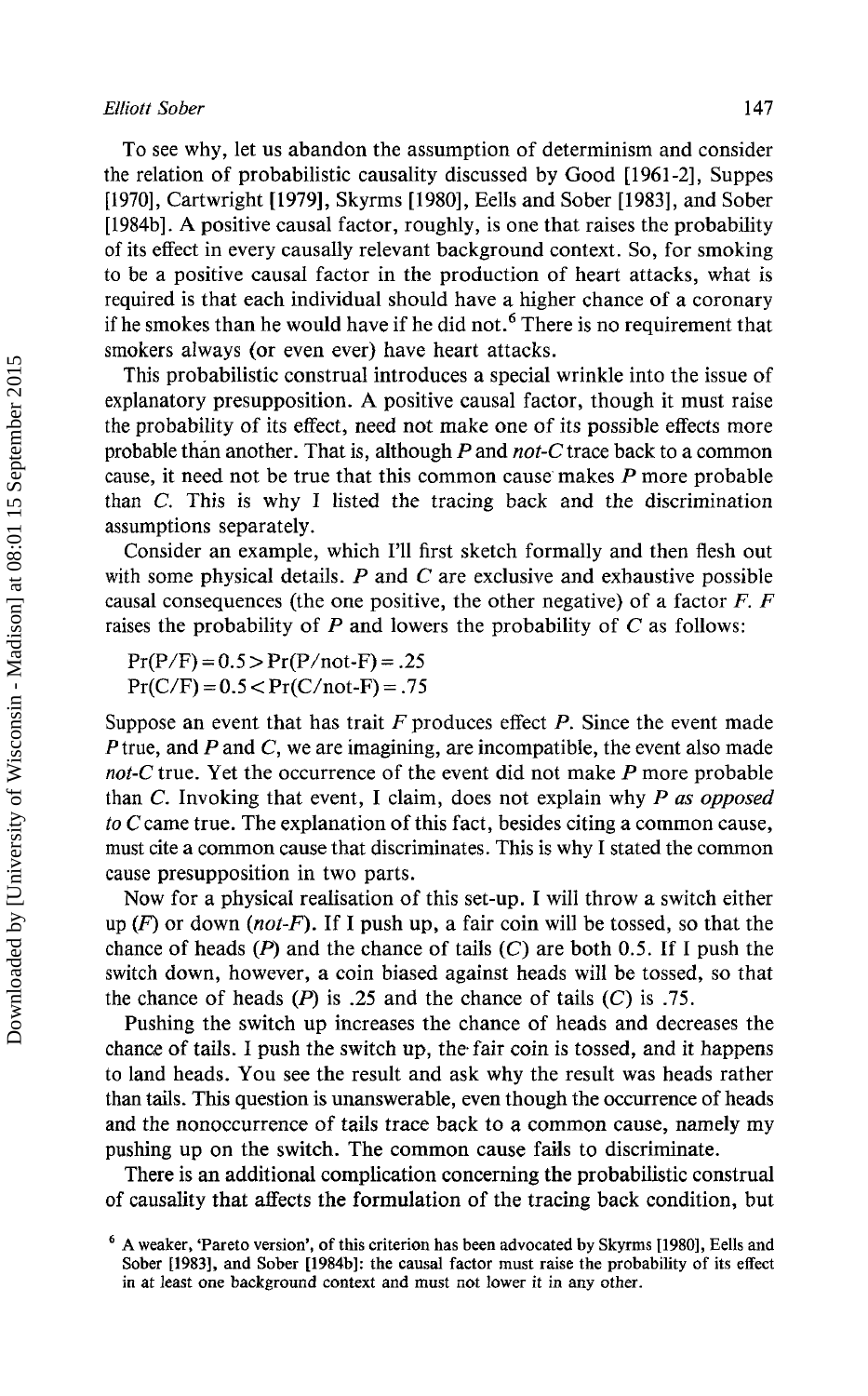not the ultimate conclusion of this argument. An event may trace back to an earlier event that is its cause, even though the properties of that earlier event did not raise the probability of the effect. Thus, for example, the genetic characteristics of a child trace back to the genetic characteristics of its parents, even when the parental traits were *negative* causal factors with respect to the offspring characteristics. Similarly, if I had pushed down on the switch in the above example, and the coin had (improbably enough) landed heads, it would be true that that (token) outcome traced back to my push, even though this *reduced* the chance of getting heads. But the main point still remains: two events P and *not-C* tracing back to a common cause do not have to trace back to one that discriminates.<sup>7</sup>

There is no need to state the tracing back and the discrimination conditions separately when the system considered is deterministic. For if a factor *deterministically* causes P to be true (confers on it a probability of unity), and if P and C cannot, in the circumstances, be true together, then the factor must *deterministically* prevent C from being true (conferring on it a probability of 0). With determinism, a common cause of P and *not-C* is a cause that discriminates between  $P$  and  $C$ . Without determinism, this need not be so.

Thus, even if we assume that every event has a cause and even if we formulate our why-questions so that  $P$  and  $C$  are logical contraries, we still cannot know on the basis of this that the common cause presupposition of (2) is true. Determinism would suffice here, but the issue of determinism cannot be decided *a priori.* 

I have used the term *'insertable'* to describe the presupposition of a common cause as well as the joint implications of  $P$  and  $C$ . This is a term of permission, not obligation. An explanation may fail to assert one or the other of these. One interesting example of how this is possible concerns a style of explanation that is not, properly speaking, causal. An *equilibrium explanation,* I have argued elsewhere (Sober 1983), does not say what the cause of the *explanandum* event was, but merely shows how that event would have taken place regardless of which of a range of alternative possible causes had occurred. The present point, however, is just that why-questions presuppose the existence of common causes; this may or may not be explicitly endorsed in the reasonable answers those questions receive.

In conclusion, I should say a bit about the relationship of this set of claims about explanatory presupposition to philosophical discussion of the so-called principle of the common cause (see, for example, Reichenbach 1956, Salmon 1975 and 1978, van Fraassen 1980, and Sober 1984a). That literature, it should be stressed, was interested in identifying the circumstances in which it is reasonable to advance explanations of a certain sort. My points here, in contrast, do not concern this epistemological issue, but rather are intended to show how the questions we put to nature are loaded with assumptions of a certain sort, whether these assumptions are warranted or not.

 $<sup>7</sup>$  The distinction involved here between individual causality (as a relation between token events)</sup> and population-level causality (as a relation between properties in populations) is discussed in Good [1961-2], Skyrms [1980], Eells and Sober [1983], and Sober [1985].